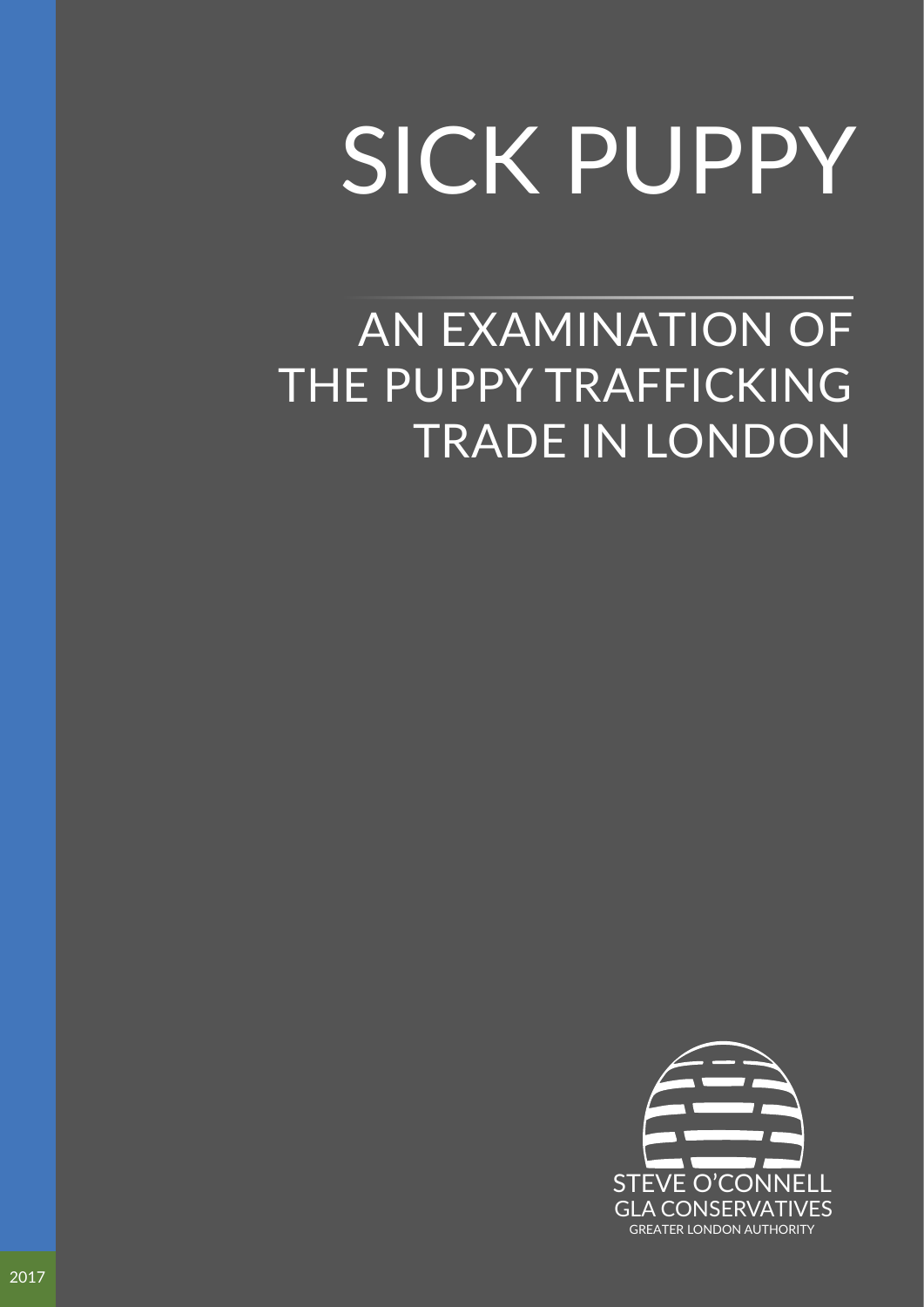# **CONTENTS**

| $\mathbf{1}$   |
|----------------|
| $\overline{2}$ |
| $\overline{2}$ |
| 3              |
| 3              |
| 5              |
| $\overline{7}$ |
| 9              |
| 10             |
| 11             |
| 11             |
| 12             |
|                |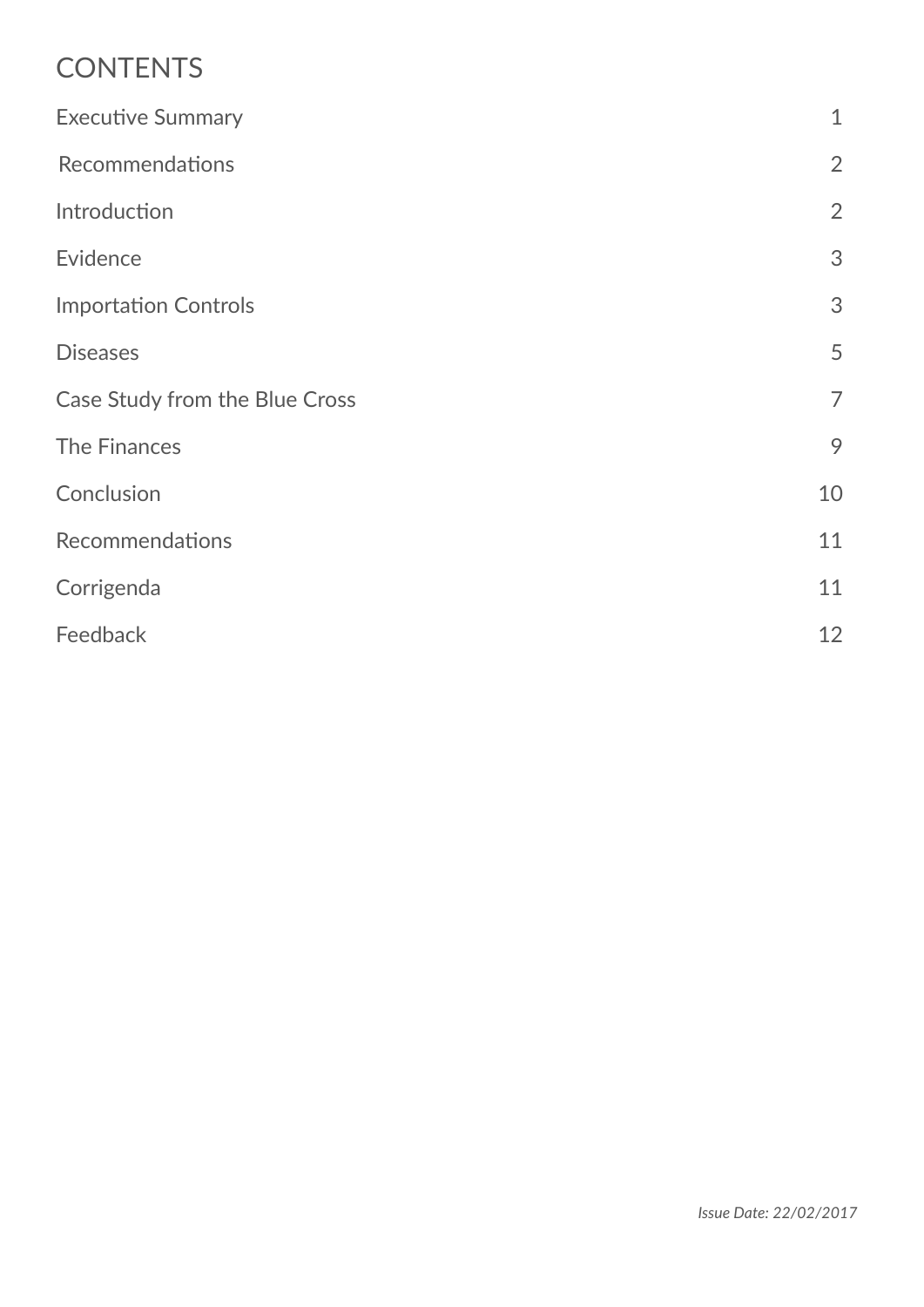# <span id="page-2-0"></span>EXECUTIVE SUMMARY

The Pets Travel Scheme (PETS) enables dog, cat or ferret owners to travel within the EU with their pet without the need for quarantine on arrival providing they have been microchipped, hold a pet passport, have been vaccinated against rabies and that any dogs entering the UK have received tapeworm treatment directly prior to travel.<sup>1</sup> Although it seems a godsend for pet owners wishing to travel between countries, sadly it has had some unintended consequences.

- Dogs Trust have uncovered evidence of the scheme being misused by puppy traffickers on a large scale to import poorly bred puppies destined for commercial sale in this country.<sup>2</sup>
- The Blue Cross have used information provided by Gumtree, the popular classified advertising website, who are able to track repeat advertisers by looking at the phone numbers and device IDs used to place the adverts. According to the Blue Cross, of a sample of 104 repeat advertisers, 28 were advertising dogs / puppies from London postcodes. These postcodes were situated across all 32 London boroughs. The largest user was using 133 email accounts, linked to 834 dog ads over a 24 month period. This was across 158 postcodes and 42 councils – 28 of which were London boroughs.
- According to a Dogs Trust investigation, "*Six vets in Lithuania and Hungary admitted falsifying the information on pet passports and fifteen breeders or dealers we met in both countries confirmed they regularly transport underage puppies into the UK*."3
- Many of these animals have been taken from their mothers too soon, are bred in unhygienic conditions and suffer from diseases that only manifest themselves after they have been sold, when the sellers are long-gone and uncontactable.
- According to the RSPCA: The "cute" factor, seems to be at its strongest between the ages of six and 16 weeks. As puppies are at their most marketable at this age this invariably means the seller has a very short time period to sell the puppy.<sup>4</sup>
- The City of London Corporation is responsible for ensuring legislative compliance for imported animals into the whole of Greater London.<sup>5</sup> In a response to a Freedom of Information request asking how many cases of puppies illegally imported from abroad under PETS and sold to their parties had been reported between 2012 and 2016, we were informed 219 puppies had been detained. Most animals came from eastern and central Europe (62%).<sup>6</sup>
- A recent prosecution by the Metropolitan Police in London highlighted the case of puppies illegally imported from Romania.7

<sup>1.</sup> https://www.gov.uk/take-pet-abroad/overview

<sup>2.</sup> P25 https://www.dogstrust.org.uk/press-materials/dt\_puppy\_smuggling\_report\_v12\_web(1).pdf

<sup>3.</sup> P2 https://www.dogstrust.org.uk/press-materials/dt\_puppy\_smuggling\_report\_v12\_web(1).pdf

<sup>4.</sup> P9 https://rompetid.ro/files/downloads/utile/PuppyTradeReport-2015.pdf

<sup>5.</sup> https://www.cityoflondon.gov.uk/services/animal-health-welfare/animal-health/Pages/default.aspx

<sup>6.</sup> FoI reponse 28 June 2017

<sup>7.</sup> http://www.lbc.co.uk/news/london/north/man-who-illegally-imported-puppies-from-romania-ba/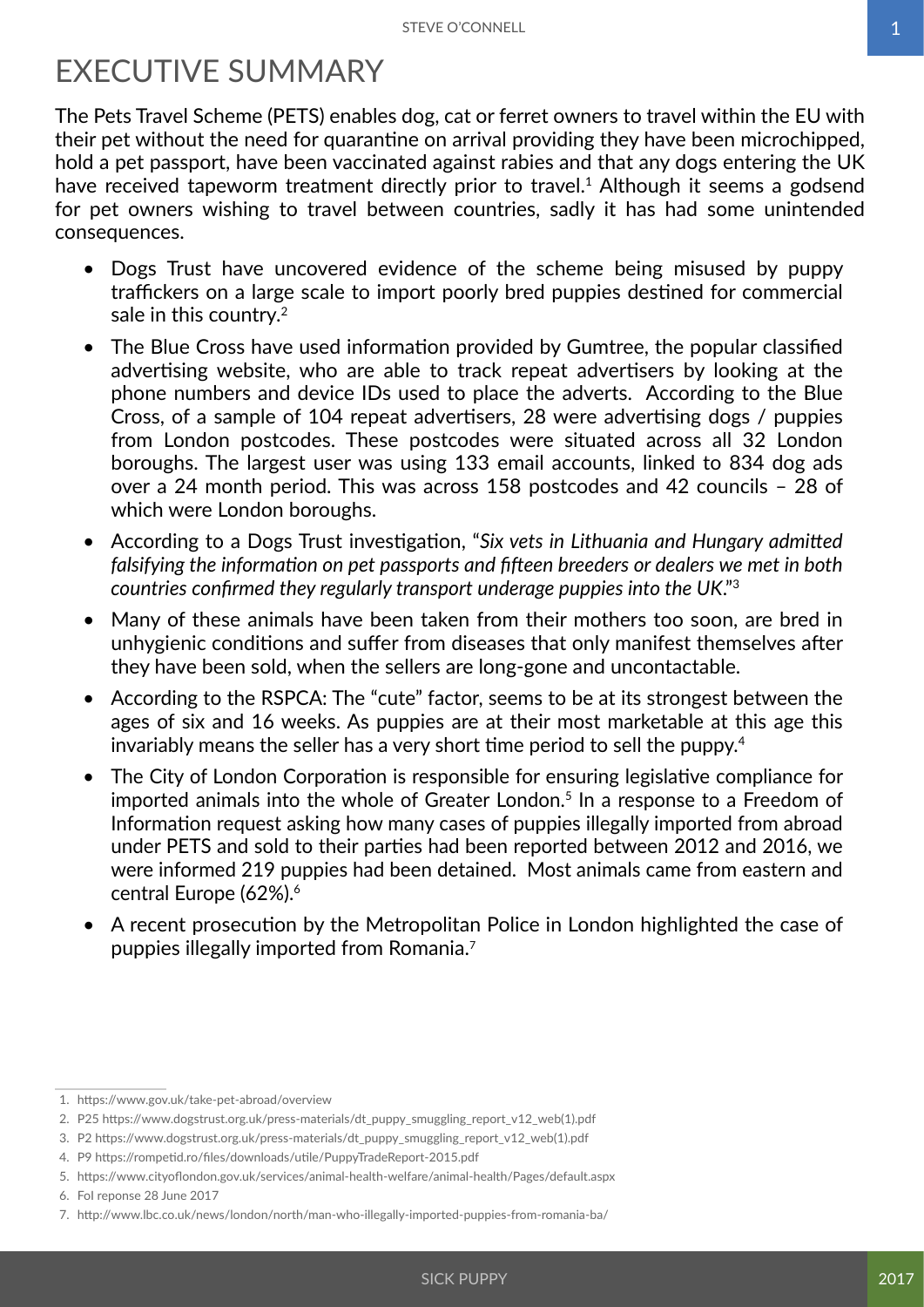## <span id="page-3-0"></span>RECOMMENDATIONS

Since the misuse of PETS to import very young puppies for sale is extremely lucrative, we believe that there need to be measures which would cut the profit on such deals. If the profits are greatly reduced there would no longer be any incentive to misuse the scheme.

RECOMMENDATION #1 - That the Mayor of London recommends to the government that the PETS Scheme be amended to permit only 5 animals per vehicle rather than 5 per person up to the current limit of 3 persons with possible waivers for bona fide breeders travelling to established dog shows. This would limit the financial incentives to trafficking.

RECOMMENDATION #2 - That the Mayor of London recommends to the government that that no dog or cat under the age of 6 months be permitted to enter the country under PETS. This would be a disincentive to breeders as it would mean they would have to feed and support an animal for a much longer period cutting any profit. Also at 6 months an animal is past the "cuddly" stage and therefore not as easy to sell.

RECOMMENDATION #3 - That the Mayor of London recommends to the government that rabies testing and tick treatments be reintroduced with a wait period of at least 30 days after the date of vaccination and for there then to be a 3 month wait period before the pet animal is moved between countries. In addition to the disease limitation factor this would also be a financial disincentive.

## INTRODUCTION

We are a nation of animal lovers and many households own a pet dog or cat. A companion animal is particularly attractive to those who live by themselves. Most people prefer to purchase a puppy rather than an adult dog because of the appeal of a cuddly small animal. Sadly, some purchasers are deceived into buying puppies from on-line dealers selling trafficked animals brought in from abroad, particularly eastern Europe, under the PETS Scheme.

The Pets Travel Scheme (PETS) brought in in 2012 enables dog, cat or ferret owners to travel within the EU with their pet without the need for quarantine on arrival providing they have been microchipped, hold a pet passport, have been vaccinated against rabies and that any dogs entering the UK have received tapeworm treatment directly prior to travel.<sup>8</sup>

Many of these animals have been taken from their mothers too soon, are bred in unhygienic conditions and suffer from diseases that only manifest themselves after they have been sold, when the sellers are long-gone and uncontactable. New owners, frequently with low incomes, find themselves with seriously ill pets with pre-existing conditions, needing expensive veterinary treatment and with no possibility of insurance cover. Some are faced with the possibility of being forced to put their pet down because of the severity of its condition or because they cannot afford treatment.<sup>9</sup>

<sup>8.</sup> https://www.gov.uk/take-pet-abroad/overview

<sup>9.</sup> http://www.mirror.co.uk/news/uk-news/my-poor-little-nacho-died-7383195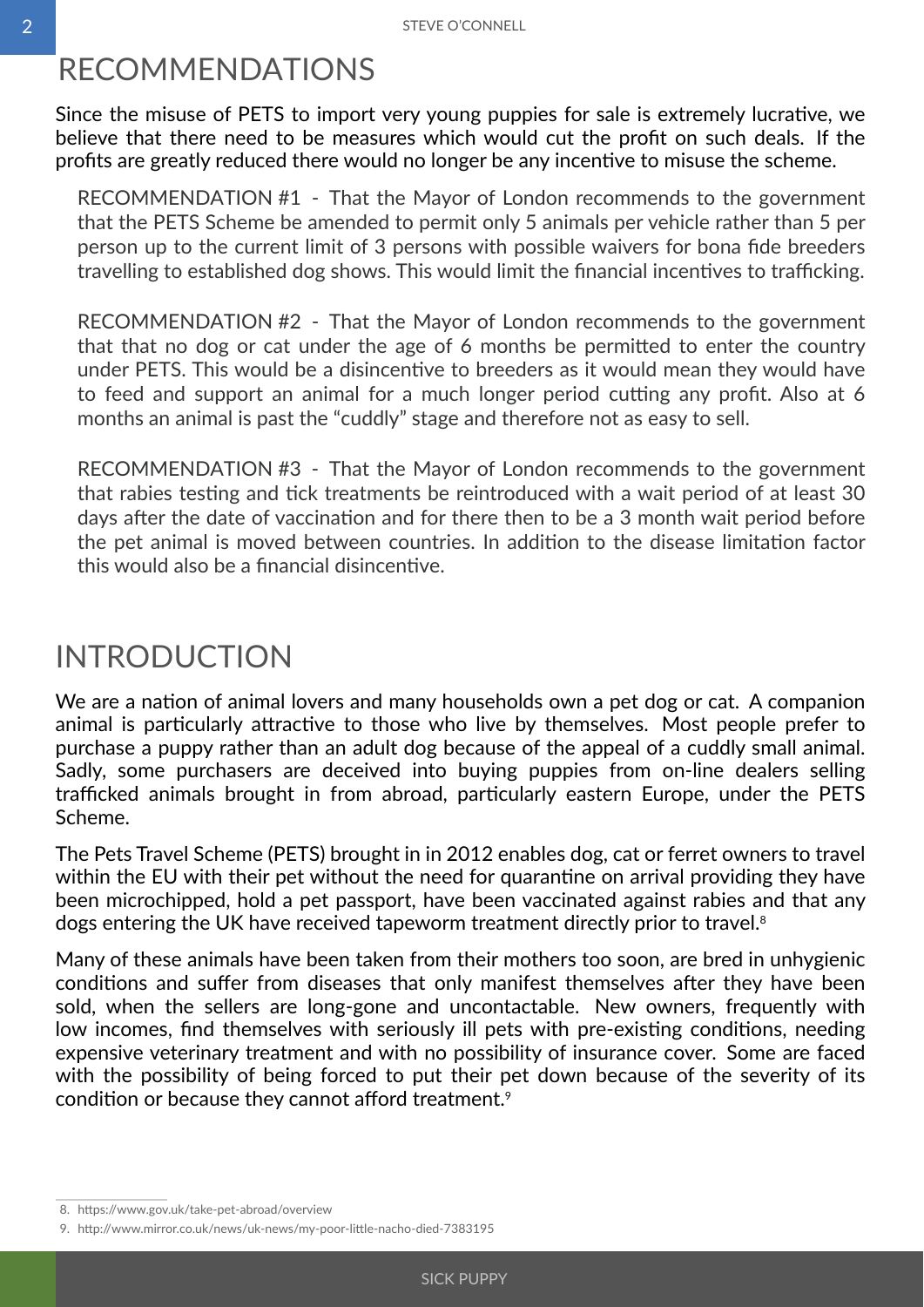## <span id="page-4-0"></span>EVIDENCE

According to the RSPCA:

*The"cute" factor, which seems to be at its strongest between the ages of six and 16 weeks. As puppies are at their most marketable at this age this invariably means the seller has a very short time period to sell the puppy.<sup>10</sup>*

Dogs Trust have uncovered evidence of the scheme being misused by puppy traffickers on a large scale to import poorly bred puppies destined for commercial sale in this country.<sup>11</sup> A maximum of 5 dogs per person dogs can be imported in this way meaning that if three people are in a vehicle 15 can be imported on one occasion.12

The Blue Cross have used information provided by Gumtree, the popular classified advertising website, who are able to track repeat advertisers by looking at the phone numbers and device IDs used to place the adverts. According to the Blue Cross, of a sample of 104 repeat advertisers, 28 were advertising dogs / puppies from London postcodes. These postcodes were situated across all 32 London boroughs. The largest user was using 133 email accounts, linked to 834 dog ads over a 24 month period. This was across 158 postcodes and 42 councils – 28 of which were London boroughs.

The City of London Corporation is responsible for ensuring legislative compliance for imported animals into the whole of Greater London.<sup>13</sup> In a response to a Freedom of Information request asking how many cases of puppies illegally imported from abroad under PETS and sold to their parties had been reported between 2012 and 2016, we were informed 219 puppies had been detained. Most animals came from eastern and central Europe (62%).14

A recent prosecution by the Metropolitan Police in London highlighted the case of puppies illegally imported from Romania.15

Sharon Edwards, the City of London Animal Health Inspector said to us:

*"Since the Pet Travel Scheme rule changes at the beginning of 2012, our officers have seen a significant rise and detention of puppies that have be brought to the UK illegally from Eastern Europe to be sold via internet adverts.*

*"Evidence shows that there is a substantial financial gain to be made in the illegal sale of these puppies, with their value being a fraction in their countries of birth compared with the prices that they can be sold for in the UK.*

*"The penalties imposed in the UK are often low and consequently so is the risk to the sellers and imports of these puppies."*

## IMPORTATION CONTROLS

Before 2012 Ireland was the main exporting country. According to the RSPCA's report, Sold a Pup? Exposing the breeding, trade and sale of puppies:

14. Fol reponse 28 June 2017

<sup>10.</sup> P9 https://rompetid.ro/files/downloads/utile/PuppyTradeReport-2015.pdf

<sup>11.</sup> P25 https://www.dogstrust.org.uk/press-materials/dt\_puppy\_smuggling\_report\_v12\_web(1).pdf

<sup>12.</sup> P25 https://www.dogstrust.org.uk/press-materials/dt\_puppy\_smuggling\_report\_v12\_web(1).pdf

<sup>13.</sup> https://www.cityoflondon.gov.uk/services/animal-health-welfare/animal-health/Pages/default.aspx

<sup>15.</sup> http://www.lbc.co.uk/news/london/north/man-who-illegally-imported-puppies-from-romania-ba/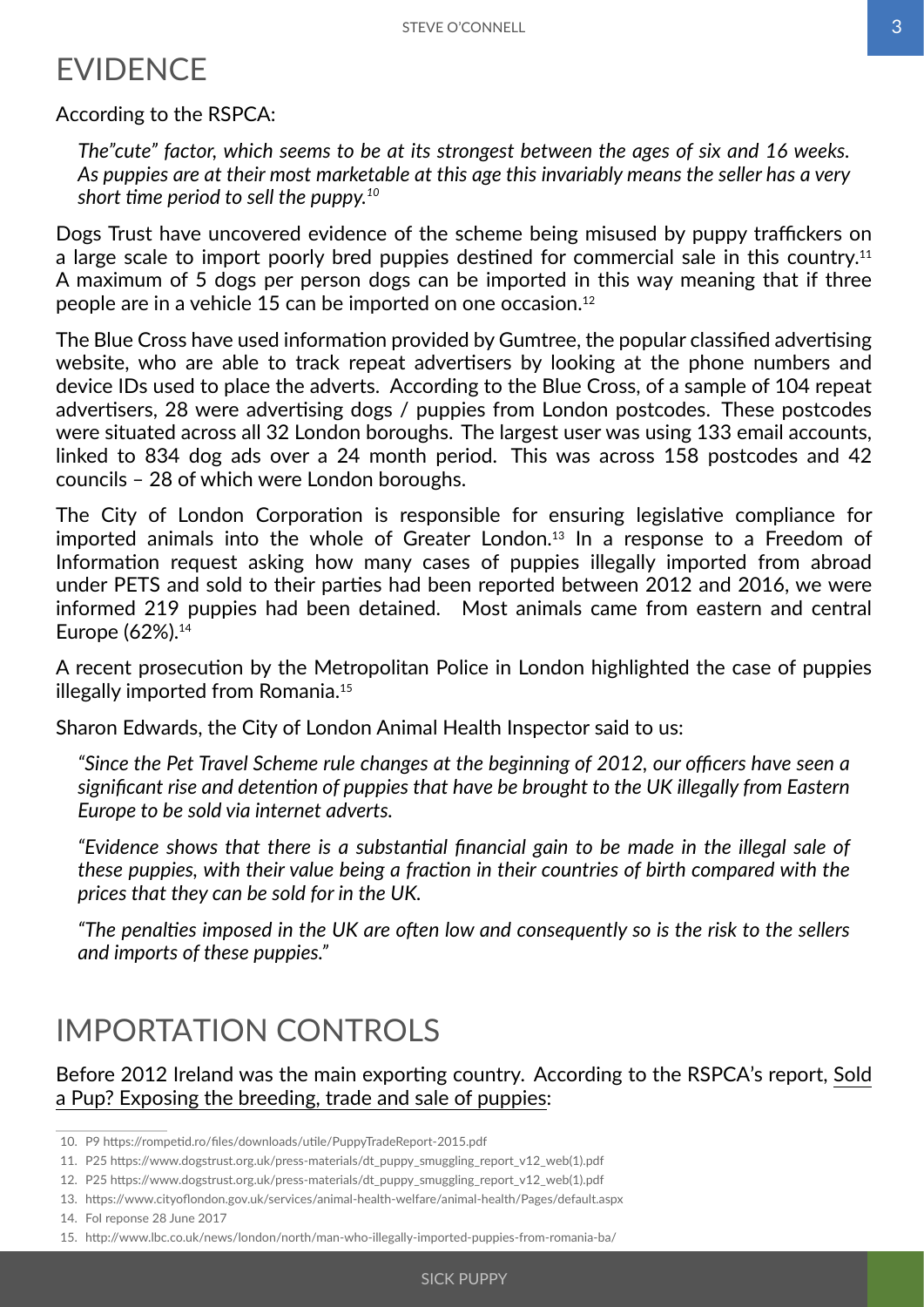*Trade patterns have changed markedly in the past five years. Prior to 2012, Ireland was seen as the main exporting country for puppies to the UK. It had cheap land, gave subsidies to breeders and is close to the large UK market with little regulation on the intra-country trade. In 2012, the UK law on non-commercial trade in dogs was changed to make it simpler for dog owners to move their animals around Europe, for instance to dog shows or when they go on holiday. The RSPCA suspects this also provided an opportunity for puppy dealers to exploit this new trade opportunity and government data appears to support this. In 2012 declared imports of dogs from Hungary increased on the previous year by 450 percent, from Romania by 1,150 percent and from Lithuania by 507 percent. As Figures 2 and 3 show, the imports of dogs under commercial and non-commercial rules continued to see large increases in 2015. Imports of dogs from Romania and Lithuania rose by 7,700 percent and 852 percent respectively in the four years since 2011 in the non-commercial trade in dogs. Although data is not centrally collected, it is thought that commercial breeding establishments in all these countries took this opportunity to increase their market to the UK and this trade is assumed to be from certain countries, concentrated on puppies and those of certain breeds. Increases in imports of puppies from these countries has also been seen in other major European markets such as Belgium.*<sup>16</sup>

The Dogs Trust report states that because of their position in relation to eastern European locations most trafficked puppies entering under PETS enter the country via Dover and Eurotunnel. The responsibility for vehicle inspections is the responsibility of the ferry operators on behalf of DEFRA under PETS and largely relies on the honesty of travellers.

*Checking regimes of Dunkirk and Calais are based upon declaration at the check-in booth. The microchip reading is carried out by the person responsible for the animals and the scanner is then passed to the individual within the booth. The work station of the individual within the booth, and the position of the rear of the vehicle in relation to this, prevents visual inspection. At no time during our investigation were ferry operator staff observed leaving their booths to check vehicles.* 17

In the event of a traveller not declaring animals in their vehicle and going through the automated check-in it is very possible that they would not be discovered and

*If they were to be, there are no penalties and in the event of non-compliant animals being present, the traveller would be prevented from embarkation and escorted from the site. Should a problem occur which results in an animal being refused travel, the transporter can attempt to travel with another ferry operator.18*

It appears that the majority of animals travel over the weekends when there are minimal chances of being stopped. Dogs Trust surveillance at Dover:

*… the greater flow of East European 'post bus' traffic is from 18:00 on Friday until approximately 12:00 Sunday and these vehicles are mainly responsible for the importation of puppies into the UK. Our surveillance at Dover confirmed the information gained from dealers during our investigations in Lithuania and Hungary – namely puppies were scheduled to leave Eastern Europe on Thursday to arrive in the UK on Friday evening and Saturday morning when there is the least chance of being stopped.<sup>19</sup>*

The Dogs Trust identified the following abuses

- 1. It is possible to bring five puppies per person into the UK as pets.
- 2. Two to three people in a van can bring in 10-15 puppies legally (five each) under

<sup>16.</sup> P4 https://rompetid.ro/files/downloads/utile/PuppyTradeReport-2015.pdf

<sup>17.</sup> P23 https://www.dogstrust.org.uk/press-materials/dt\_puppy\_smuggling\_report\_v12\_web(1).pdf

<sup>18.</sup> P23 https://www.dogstrust.org.uk/press-materials/dt\_puppy\_smuggling\_report\_v12\_web(1).pdf

<sup>19.</sup> P23 https://www.dogstrust.org.uk/press-materials/dt\_puppy\_smuggling\_report\_v12\_web(1).pdf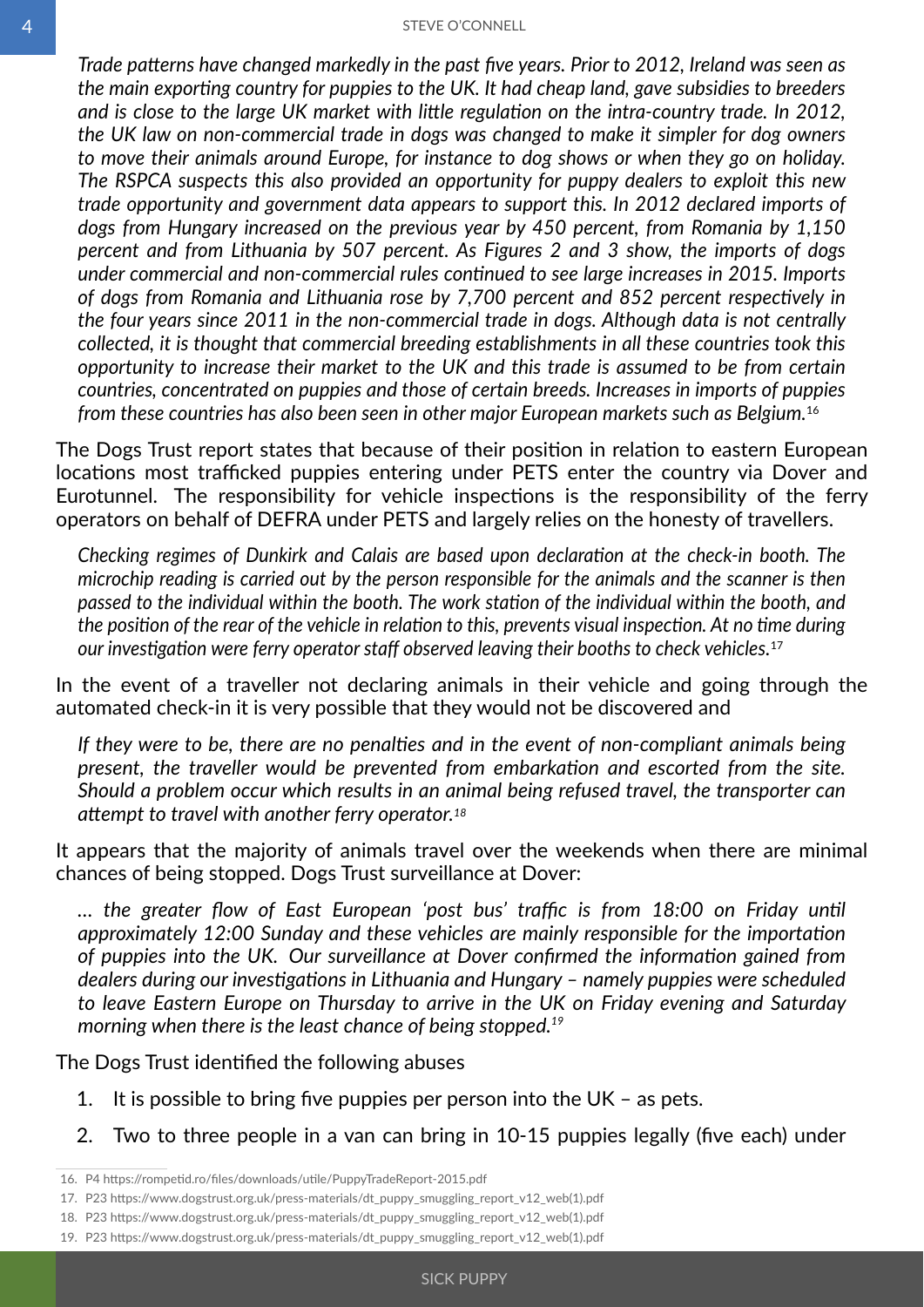PETS even if they are to be sold they should be declared under the Balai directive).

- <span id="page-6-0"></span>3. Once in the UK, these puppies can then be sold by disposing of the paperwork and pretending the dog is from the UK.
- 4. Bringing in underage puppies and claiming they are older to fulfil PETS criteria of 15 weeks of age. These puppies are hidden in the back of a vehicle and not declared.
- 5. Falsifying paperwork, such as pet passports.

Further to the completion of the scoping project, two countries, Lithuania and Hungary, were identified as major targets to investigate due to both countries having a risk of rabies, as well as currently importing a significant number of puppies to the UK under PETS.20

#### DISEASES

While PETS made life easier for pet owners travelling with their own animals to and from the United Kingdom it has also resulted in diseased puppies bred in sub-standard conditions being illegally imported, mainly from eastern Europe, with falsified passports under the scheme. This could mean that animals infected with rabies and other diseases could enter the country. According to the Dogs Trust investigation:

*Six vets in Lithuania and Hungary admitted falsifying the information on pet passports and fifteen breeders or dealers we met in both countries confirmed they regularly transport underage puppies into the UK.*<sup>21</sup>

Controls on vehicles containing dogs coming in via ports are negligible, particularly at weekends. False vaccination certificates regarding rabies vaccinations have been used. Puppies far too young to be separated from their mothers are being brought into the country. According to the Gov.UK website puppies need to be at least 12 weeks old before receiving a rabies vaccination and then wait a further 21 days after the last of the primary course of vaccinations.<sup>22</sup> This means that legally puppies need to be at least 15 weeks old before travelling to this country.

The Dogs Trust investigation states:

*Our investigation reveals how the PETS scheme is being used as a cover by commercial dealers from Hungary and Lithuania on a regular basis to illegally import puppies into the UK. These dealers were aided and abetted by unscrupulous vets in Eastern Europe, who, in collusion with the dealers, are prepared to issue pet passports with falsified data. Passports are issued by vets for puppies they have not seen; the age of puppies are changed to evade contravening PETS; dogs banned under the Dangerous Dogs Act are being brought into the country; and false vaccination stamps are added indicating rabies vaccinations had been given to puppies when they had not actually been administered. Unlike rabies, there are no initiatives to control Echinonoccus multilocularis in countries where it is endemic. Dogs Trust wonders whether an individual that is prepared to falsify rabies vaccinations would bother with tapeworm treatment or measures to prevent other diseases?23*

A later Dogs Trust report from July 2017 confirms that the problem is on-going:

*Undercover footage revealed a vet in Lithuania selling sedatives to allow puppies to be smuggled across the British border. Puppies as young as four weeks old were also transported* 

<sup>20.</sup> P25 https://www.dogstrust.org.uk/press-materials/dt\_puppy\_smuggling\_report\_v12\_web(1).pdf

<sup>21.</sup> P2 https://www.dogstrust.org.uk/press-materials/dt\_puppy\_smuggling\_report\_v12\_web(1).pdf

<sup>22.</sup> https://www.gov.uk/take-pet-abroad/rabies-vaccination-boosters-and-blood-tests

<sup>23.</sup> P4 https://www.dogstrust.org.uk/press-materials/dt\_puppy\_smuggling\_report\_v12\_web(1).pdf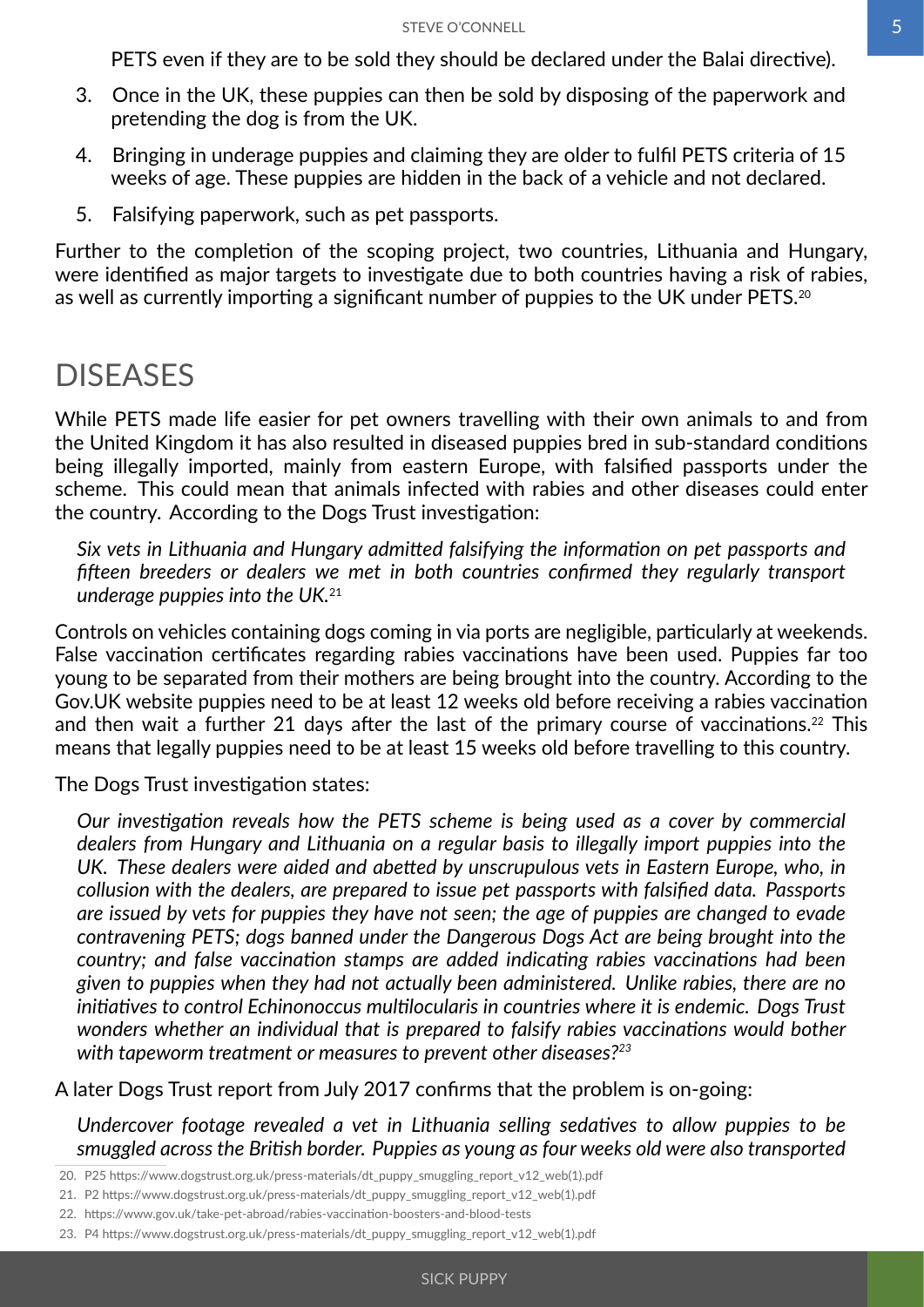*with their umbilical cords still attached during a cramped 1,000 mile, 30-hour journey across Europe.*

*In another shocking case, puppies were observed vomiting and another eating their own faeces during a journey in a packed mini-van from Lithuania. Confined to pet carriers stacked amongst other packages in the back of the van with no air conditioning, and outside temperatures of 25 degrees, the puppies were given water just twice and not fed at all.*

*Vets in Poland and Lithuania were also filmed falsifying pet passports and faking rabies vaccination records, enabling underage puppies to slip through the net without the correct paperwork as part of the third undercover investigation by Dogs Trust. <sup>24</sup>*

According to the British Veterinary Association in December 2016:

*"One in three vets who treat pets have seen puppies they believe to have been illegally imported from overseas in the last year, according to figures released by the UK's leading body for vets, BVA."*

*BVA's [Voice of the Veterinary Profession survey](https://www.bva.co.uk/voice/), which surveyed over 1,000 vets from across the UK, revealed that vets' suspicions had been raised for several reasons including foreign microchips and the puppy's age not matching the age given in its passports, with some vets also citing the puppy's health as a problem after seeing cases of parvovirus and kennel cough.*

*The most common breeds suspected by vets to have been illegally imported are those that are in hot demand, made popular by celebrity owners or promoted through merchandise. Half of vets surveyed voiced concerns about illegal imports of French bulldog puppies, with Pugs (29%) and Chihuahuas (16%) coming in as the second and third most common.*

Vet Gudrun Ravetz, President of the British Veterinary Association, said:

*"Illegal importers only care about profit, not puppy welfare. As vets, we've heard awful stories of people buying puppies only for their puppy to be dead 24 hours later because of the way it was bred and cared for in its early days outside of the UK."* <sup>25</sup>

The Kennel Club runs an Assured Breeder Scheme which promotes good breeding practice and aims to work together with breeders and buyers to force irresponsible breeders, or puppy farmers, out of business.26

Recent research by the Kennel Club found that

*Almost a quarter (23 percent) of people will spend 5 minutes or less researching where to buy a puppy, but a similar percentage (22 per cent) will invest half an hour or more when choosing a new pair of shoes. Choosing a puppy will take 36 percent of people 20 minutes or less, compared to just 16 percent who are prepared to be so reckless with the time spent on their weekly supermarket shop.<sup>27</sup>*

<sup>24.</sup> https://www.dogstrust.org.uk/news-events/news/undercover-investigation-by-dogs-trust-reveals-sickening-puppy-smuggling-trade-is-rife

<sup>25.</sup> https://www.bva.co.uk/news-campaigns-and-policy/newsroom/news-releases/vets-warn-of-puppy-misery-as-a-third-suspect-illegal-imports/

<sup>26.</sup> https://www.thekennelclub.org.uk/breeding/assured-breeder-scheme/

<sup>27.</sup> https://www.thekennelclub.org.uk/press-releases/2017/september/people-more-likely-to-buy-a-puppy-on-impulse-than-a-new-pair-of-shoes/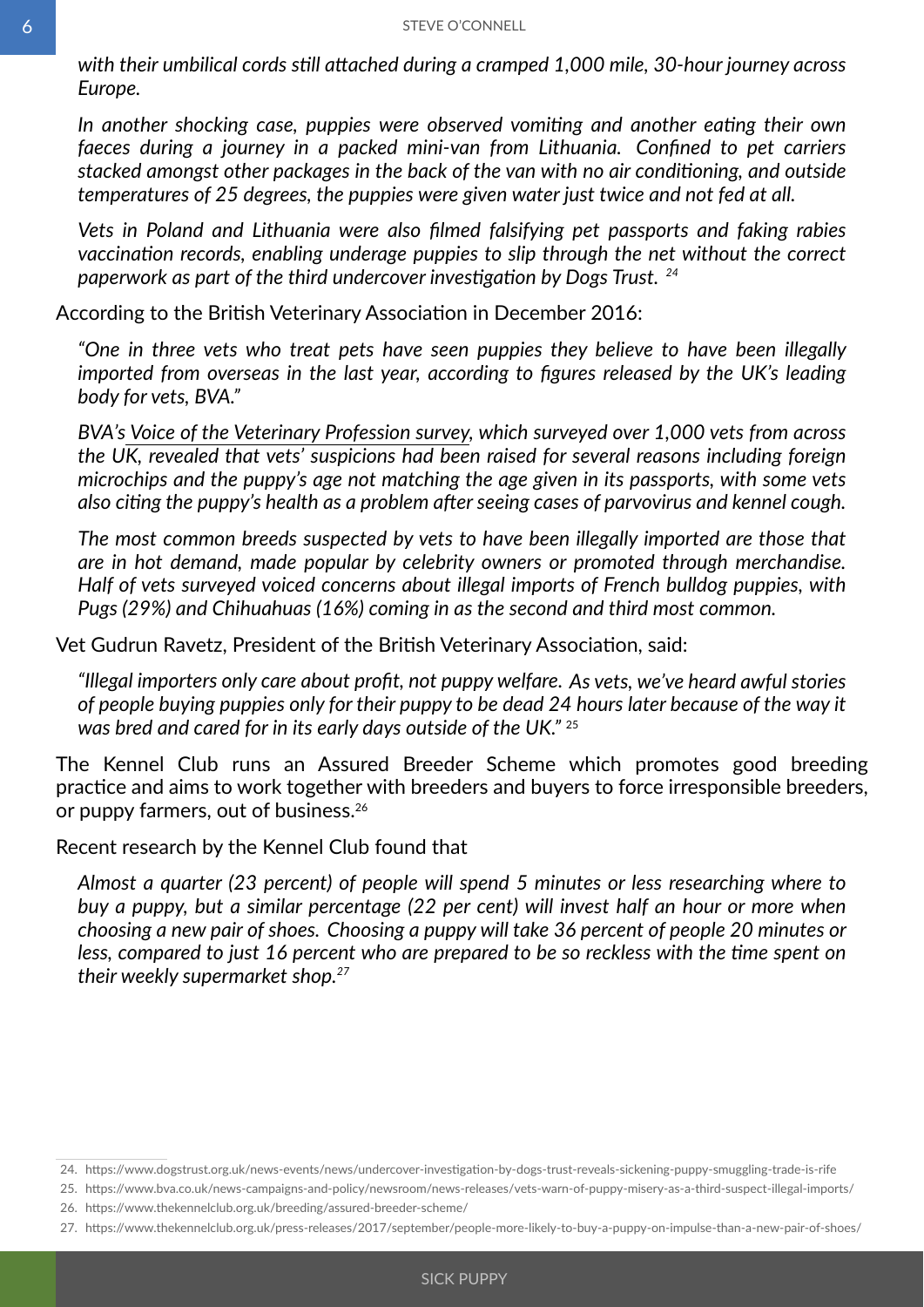## <span id="page-8-0"></span>CASE STUDY FROM THE BLUE CROSS

Doris – French Bulldog with Coccidiosis and neurological problems

Doris was first brought into Blue Cross with an upset tummy. Her owner's had bought her from someone who provided them with a vaccine certificate and a passport stating that Doris had come from Lithuania. She had no other paperwork with her and the sellers were not contactable after Doris was taken home. She had been having ongoing diarrhoea with fresh blood in it.

Doris was examined by one of our vets and it was discovered that Doris had Coccidia, an intestinal parasite, passed by dogs swallowing faecal particles of contaminated faeces. It is most commonly seen in younger dogs.

At her next check-up, Doris was much better than she was but she still has some accidents at home. She was

booked for x-rays of her legs as she seems to hover rather than sit down, and our vets were concerned that there may be a neurological problem causing this.

On her next visit, her owners confirmed that she was still faecally and urinary incontinent. Doris was still sitting in an odd way, and she was generally depressed at home. The vet discussed a condition that is overrepresented in bulldogs, meaning that there are vertebral malformations, which have an impact of the nerves supplying the body. Faecal and urinary incontinence can be associated with this. The vet explained to the owners that this was likely what had caused her problems, and this would likely not improve. Her owners decided that as her quality of life was not good, and elected to euthanase her at six months old.

It was a very upsetting time for her owners, and of course the staff, but yet another example of a possible genetic defect in these dogs, causing suffering.

It also found that:

- Choosing a puppy hastily leaves people more vulnerable to the scams of puppy farmers, with almost a quarter (22 percent) thinking they bought from a puppy farm, if they chose their pup in 20 minutes or less.
- For pups purchased in twenty minutes or less by their owners, almost one in six (15) per cent) of these experience illness, ongoing veterinary treatment or death in the first six months – three times higher than those chosen in an hour or more
- More than one fifth (21 per cent) suffer financially and the same proportion (21 per cent) suffer emotionally if they spent 20 minutes or less researching where to buy a puppy, compared to less than one tenth (7 per cent) financially and 8 per cent emotionally for those who spent longer than an hour.<sup>28</sup>

Caroline Kisko, Secretary of the Kennel Club, stated

*This research is a wake-up call for anybody who cares about dog welfare as a rather terrifying picture is emerging of a nation of people who are careless when it comes to choosing where and how to buy a dog, and who feel clueless about where they would begin, if they were to* 

28.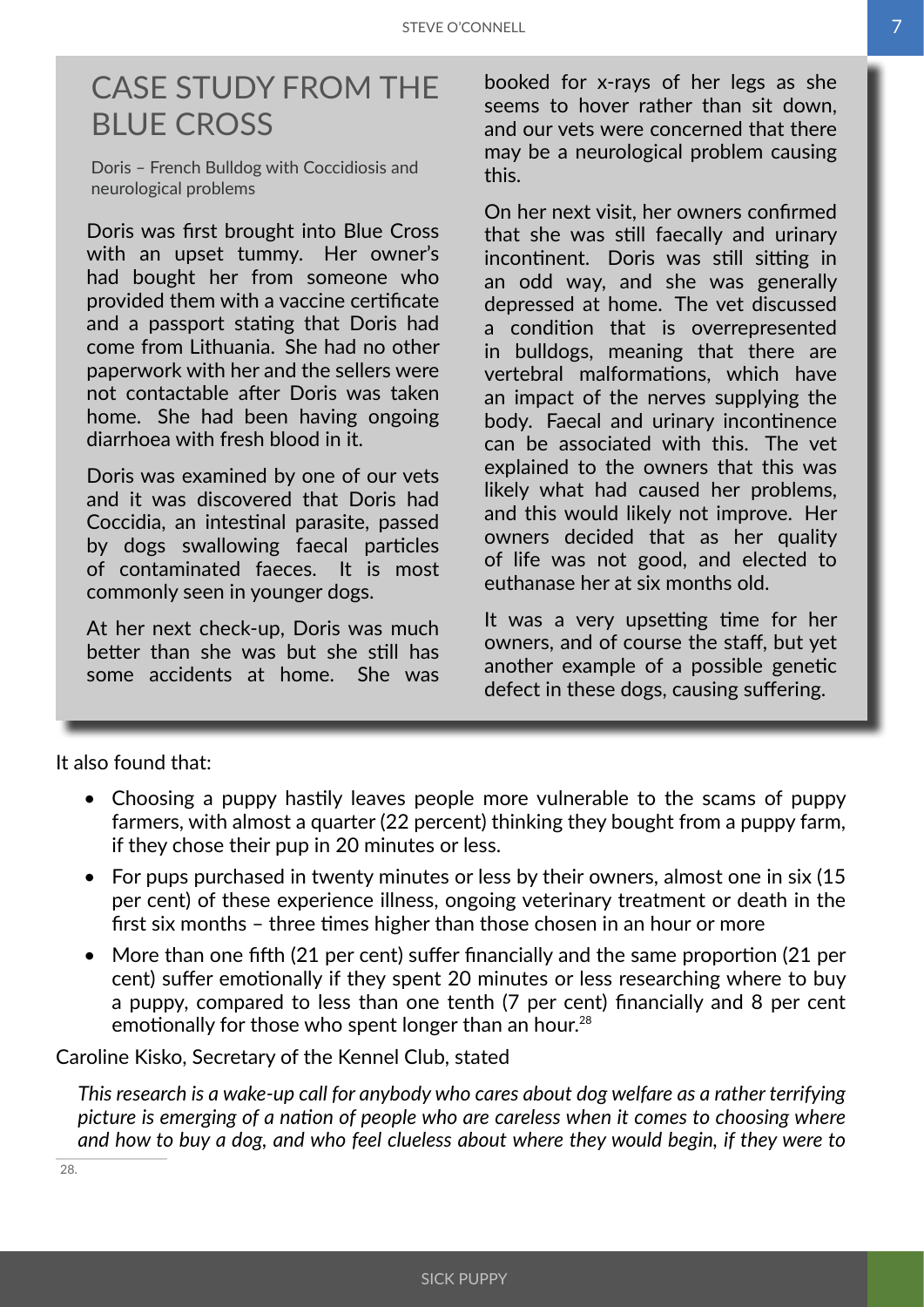*attempt to do this responsibly.*

*"The result is puppies with all manner of health and behavioural problems being sold via the internet, pet shops or social media to people who don't know the true background of the pups and who pay the price in veterinary bills and heartache, as they watch their beloved pet suffer.*

In its manifesto the Kennel Club states

*Investigations have found that PETS is regularly used as a cover to import puppies for commercial purposes and revealed the fraudulent issuing of pet passports with falsified data, the importation of under age puppies and issues with controls at the border. This presents a*

*problem not only for the acquisition of dogs, as highlighted earlier in our manifesto, but also has public health implications. For example; if dogs are not appropriately treated against the tapeworm, there is a risk of this zoonotic parasite being introduced into the UK which can*

*be passed from animal to human. There are also other diseases which are not covered in the current legislation, which have great potential to compromise animal health in the UK. These include leishmaniasis, ehrlichiosis and babesiosis.*<sup>29</sup>

The Kennel Club and the Canine & Feline Sector Group have recommended that, with the advent of Brexit, the reinstatement of certain controls to combat abuses of PETS:

*Regulation No 576/2013 sets out the requirements for dogs, cats and ferrets which are moved for non-commercial purposes between EU Member States or into the EU and requires all dogs, cats and ferrets which are moved between or into Member States to be microchipped,*

*vaccinated against rabies and to have a valid pet passport. The key improvements recommended by CFSG to the legislation on non-commercial pet travel are:*

*Rabies antibody titration test – We suggest consideration of the reintroduction of rabies blood testing before entry into the UK. While the need to blood sample 21–30 days after vaccination and wait for results may slightly increase the age at which puppies travel, the primary reason for supporting the re-introduction is to ensure that vaccination has been successfully carried out in accordance with the regulations. We would also recommend a wait period of at least 30 days*

*after the date of vaccination and for there then to be a 3 month wait period before the pet animal is moved between countries. Although there have not been any confirmed cases of rabies in animals travelling under the Pet Travel Scheme, a single dog or cat developing rabies in the UK could have a profoundly damaging impact on the public attitude towards pet ownership. Furthermore, although not the primary reason for adding a wait period, this would also make it easier for authorities to differentiate between adult dogs and those that are too young to legally enter the country.*

*Tick treatment – We recommend that a requirement is reintroduced for dogs and cats to be treated against ticks before entering the UK, to prevent exotic parasitic infections such as Babesia canis and Ehrlichia canis being introduced into the UK. This could be based on the previous requirement for tick treatment.*<sup>30</sup>

<sup>29.</sup> http://p35 www.thekennelclub.org.uk/media/1139181/a\_dog\_s\_life\_manifesto\_\_\_snap\_election\_update.pdf

<sup>30.</sup> P36 http://www.thekennelclub.org.uk/media/1139181/a\_dog\_s\_life\_manifesto\_\_\_snap\_election\_update.pdf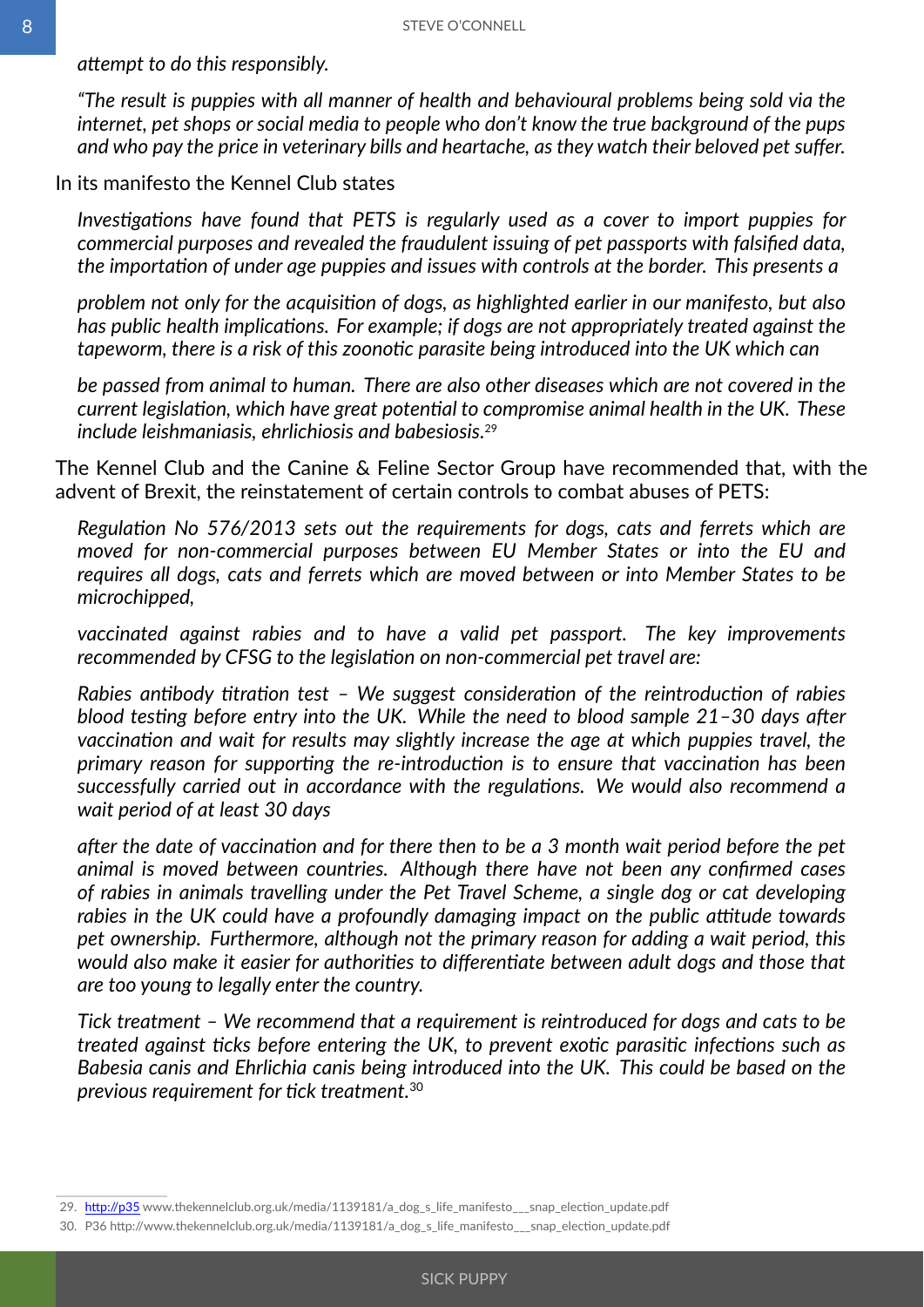# <span id="page-10-0"></span>THE FINANCES

According to the figures supplied to us by the Blue Cross via Gumtree regarding 104 users who were suspected of repeatedly selling dogs and puppies in England, Scotland and Wales prices for puppies ranged from a lowest average price of £220 to a highest average price of £1,385. One user using 158 post codes and 133 email addresses with an average of 34 advertisements per month could net a potential profit of between £333,600 and £1,334,400 over a two year period. Bearing in mind that, compared with tobacco or alcohol smuggling, the risk of detection is considerably less, the trade is very attractive providing that puppies are trafficked young enough to avoid costly maintenance and before any diseases manifest themselves.

Added to this there is the fact that if a driver believes he is likely to be caught with the trafficked puppies on board, all he has to do is to open the back of the vehicle and throw them out. It is considerably more difficult to dispose of a load of illicit tobacco or wine.

*The trade of puppies via PETS may appear to the outsider to be small scale and not particularly significant, however, once one delves into the economics of the trade a bigger picture emerges, which explains the financial appeal of importing puppies into the UK.*

*Popular breeds of puppies such as French Bulldogs and Pugs are regularly advertised on internet sites from around £750 each. If a dealer imports five puppies at a time with one passenger, the potential income for one consignment of puppies would be £3,750. With two passengers that means ten puppies could be transported so the income rises to £7,500. The cost to the dealer of purchasing a dog, arranging for a passport and transportation to the UK would be around £200. Therefore, the dealer is left with a healthy profit of £550 per puppy, or around £2,750 per single consignment of five puppies. Some dealers we met over the course of our investigation boasted that they travel each week, hence their potential profits could reach well over £100,000 per year.*

*The main advantage to the dealer is that there is very little risk involved – unlike smuggling cigarettes into the UK. We estimate that the profit generated from one consignment of puppies is equivalent to that of smuggling thousands of cigarettes.*<sup>31</sup>

The trade in trafficked puppies happens because it is very profitable and relatively risk-free. We believe that the trade would decrease or die if the available profit to dealers and breeders was substantially reduced. If limitations to the number of animals it is possible to bring into the country per vehicle were introduced, an age limit of over six months and further costly tests and vaccinations required, the profit margins would be eroded and the trade would cease to be attractive.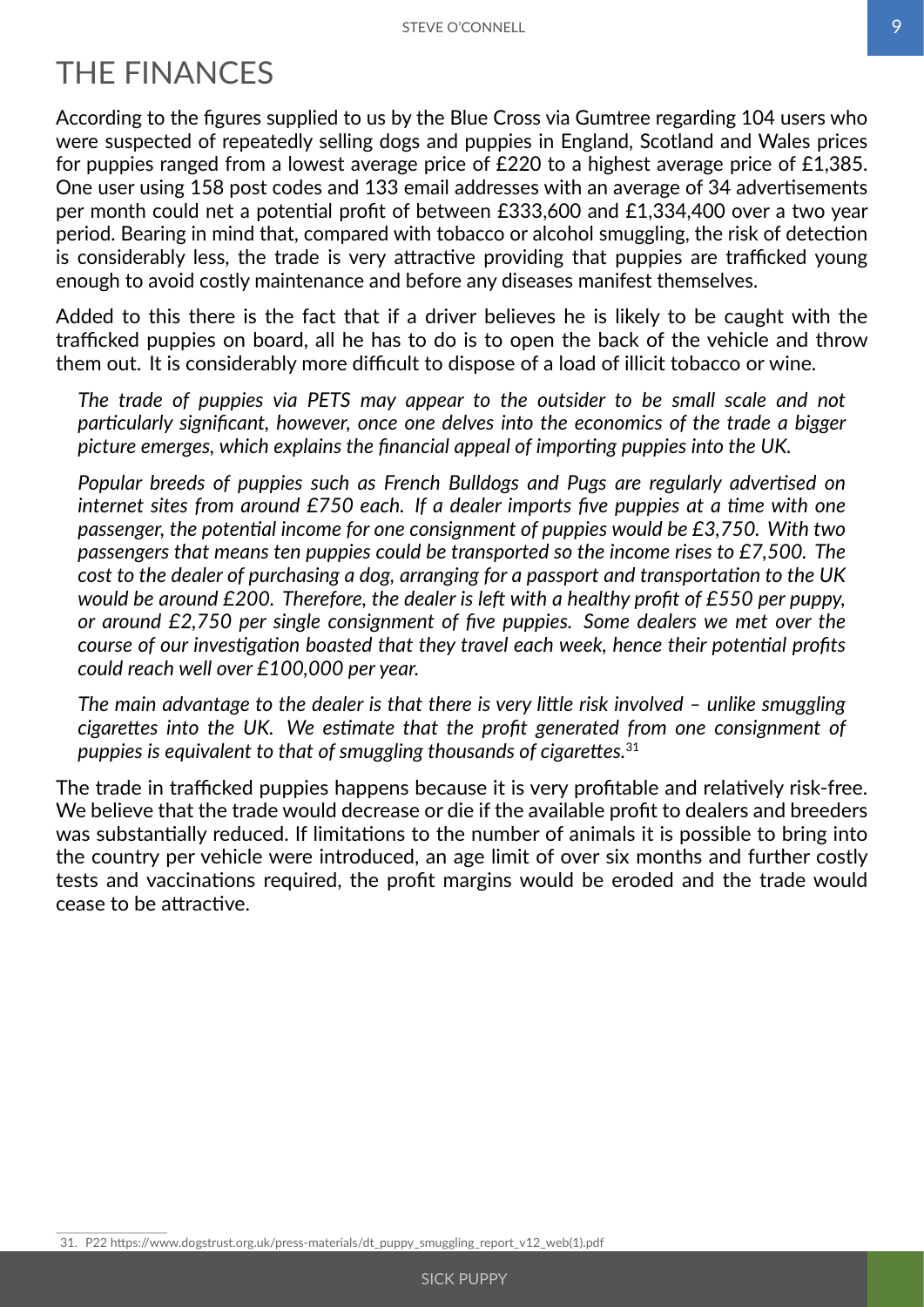# <span id="page-11-0"></span>**CONCLUSION**

This statement by Paula Boyden, veterinary director for Dogs Trust encapsulates the current situation:

*"These shocking cases clearly show that urgent action is needed to stop the puppy smuggling scandal. It remains as serious an issue for animal welfare and public health in 2017 as it did in 2014, when our first investigation highlighted the devastating effects of the 2012 changes to the Pet Travel Scheme, which effectively invited corrupt dealers to traffic underage puppies into Great Britain without the required treatments.*

*"The number of prosecutions is far too low and the lack of visual checks at ferry ports and borders is unacceptable. We want to see stronger deterrents including prison sentences for those caught trafficking puppies. To highlight the flaws in the system, we smuggled a fake dog 'Charly' though the border twice – once at Eurotunnel and once at Dover – after no visual checks were made.*

*"The government must revise pet travel legislation when the UK leaves the EU and ensure that puppies entering this country are healthy, not underage and are not being brought in to sell on to unsuspecting buyers via a scheme meant for non-commercial use."*

*Puppies are bred in large numbers, often in horrific conditions in Central and Eastern Europe by corrupt breeders who are continuing to exploit the demand for these desirable breeds in Great Britain. They are brought into the country illegally at a young age in order to appear 'cuter' to buyers, with desirable breeds such as Pugs, Dachshunds, English and French Bulldogs making up 82% of those intercepted at the border.*

In 2016 alone, 275,876 dogs travelled to Great Britain on the Pet Travel Scheme; a *non-commercial system allowing animals to travel easily between EU Member States without undergoing quarantine. The highest number of puppies intercepted as part of the Dogs Trust Puppy Pilot arrived from Hungary, Poland and Lithuania with Latvia, Slovakia and Romania also predominant. Of the puppies seized, more than 95% of puppies rescued by Dogs Trust were deemed too young to travel and 6% sadly died due to poor health, malnutrition and dehydration.*<sup>32</sup>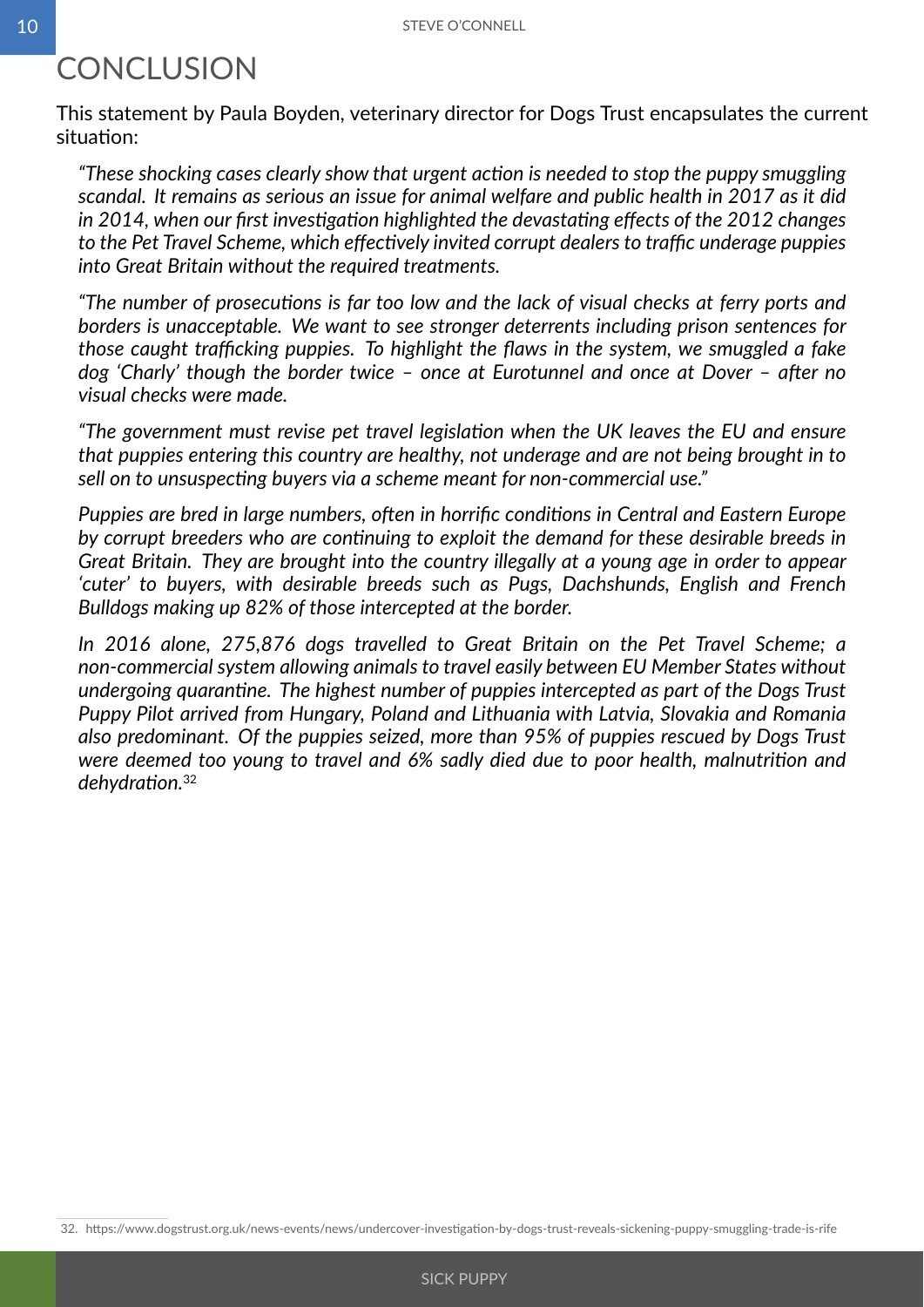## <span id="page-12-0"></span>RECOMMENDATIONS

- RECOMMENDATION #1 That the Mayor of London recommends to the government that the PETS Scheme be amended to permit only 5 animals per vehicle rather than 5 per person up to the current limit of 3 persons with possible waivers for bona fide breeders travelling to established dog shows. This would limit the financial incentives to trafficking.
- RECOMMENDATION #2 That the Mayor of London recommends to the government that that no dog or cat under the age of 6 months be permitted to enter the country under PETS. This would be a disincentive to breeders as it would mean they would have to feed and support an animal for a much longer period cutting any profit. Also at 6 months an animal is past the "cuddly" stage and therefore not as easy to sell.
- RECOMMENDATION #3 That the Mayor of London recommends to the government that rabies testing and tick treatments be reintroduced with a wait period of at least 30 days after the date of vaccination and for there then to be a 3 month wait period before the pet animal is moved between countries. In addition to the disease limitation factor this would also be a financial disincentive.

We are most grateful to the following for their help and advice in preparing this report.

The RSPCA The Blue Cross Dogs Trust The British Veterinary Association Sharon Edwards, City of London Animal Health Inspector The Kennel Club

## **CORRIGENDA**

On 09/10/17 Bullet point 6 of the Executive summary has been amended subsequent to original publication. Paragraph 4 of Page 3 has been amended subsequent to original publication.